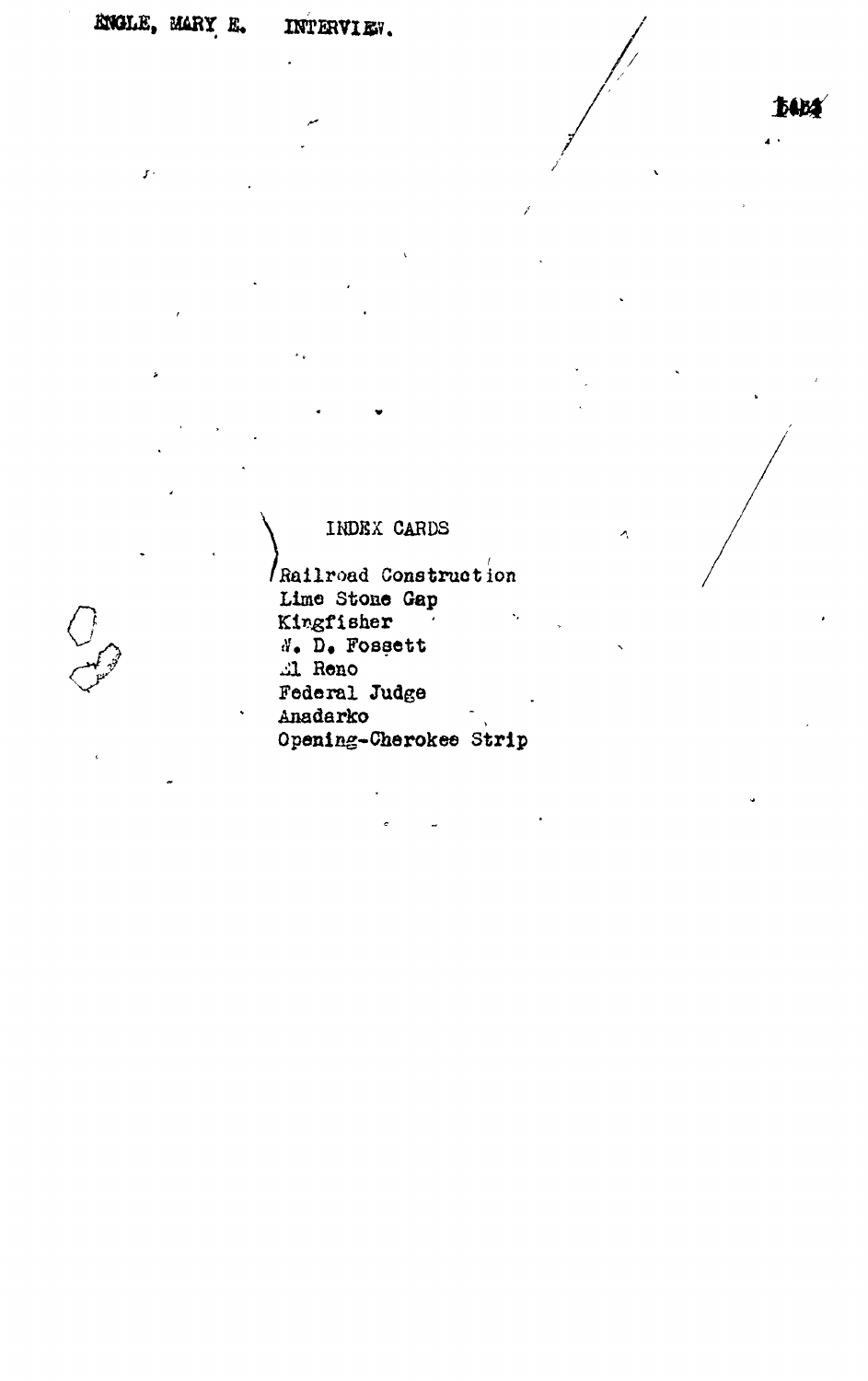## **ENGLE. MARY F. INTERVIEW 5433**

**Lawrence Hibbs irield worker April 20 , 1937**

> **An Interview with Mrs. Mary K. Kn&Le "** 1706.South St. Louis Street , 7 12 / 12 / <sup>64 /</sup>

LIF<sup>P</sup> OF H<sup>P</sup>R FATHER, FRANK GILLETTE

My father was born in Ohio and later came to Kansas. *it r<sup>t</sup>* **My mother was born in Ireland and came to this country when** just a girl. Her maiden name was Anna Foster 'Jrown. She **and my father met and married at Hutchinson, Heno county, Kansas, in 186?.**

**My father helped to build the Missouri, Kansas, and 3££88 Hailroad through Indian territory to Denisofr, lexas. Mr. Gillette's uncle, a Mr. jrlske, had the contract to build the railroad and my father worked for him.** *Uj* **father had charge - of the Commissary and equipment and feed for the mul^s.**

**My father and mother married in 1867 and lived at Hutchinson, Kansas, and my father went out from there to work with his uncle on the construction of the M. K. & T. Railroa d. The summer of 1868 they were camps d at Lime Stone Gap near Atoka and mother camo down and spent the summer with father and lived at the camp. Near thlfs camp was a fine spring of water and the cowboys and** Indians from all around would come there to get water and my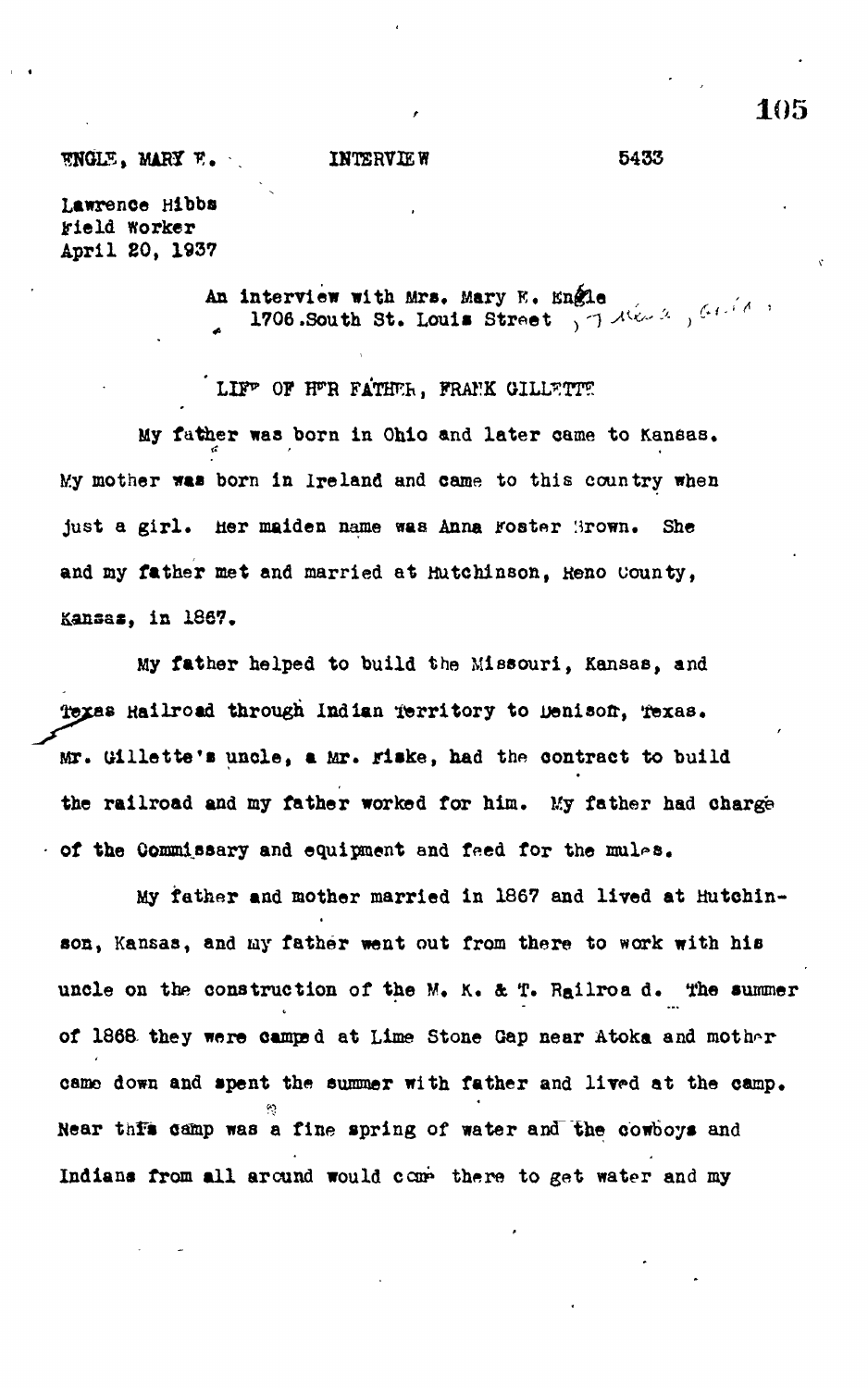**- 2- \*-"**

**mother was terribly afraid. She expected to he scalped moat any day by the Indians.**

**One day while living at the camp my mother went to the spring to get some water and she left her little baby<Lying** on the bed in the tent and when she got back there were about **twenty wild hogs in the tent where the baby was lying on the** bed. She was so frightened she thought there were a hundred of them and of course she knew her baby would be killed, but **when she came up the hogs ran away and as they did she threw an axe at them and it hit one of them and of course it bled but it kept on going and then she thought that when the Indians found the blood they would follow it back and kill her for sure, but of course nothing of this kind happened.**

At the close of the summer of 1868, my mother, went back **to Hutchinson, Kansas, but my father stayed on until the road was completed into Denison, Texas. Mr...Gillette had a brother** on this job by the name of Charles. He contracted typhoid fever **while on this work and died and was buried at uenison. My father** finished his work and came back to Hutchinson in about 1874, and **remained there until the** time when he moyed to Indian **territory.**

**i.** *a*

1016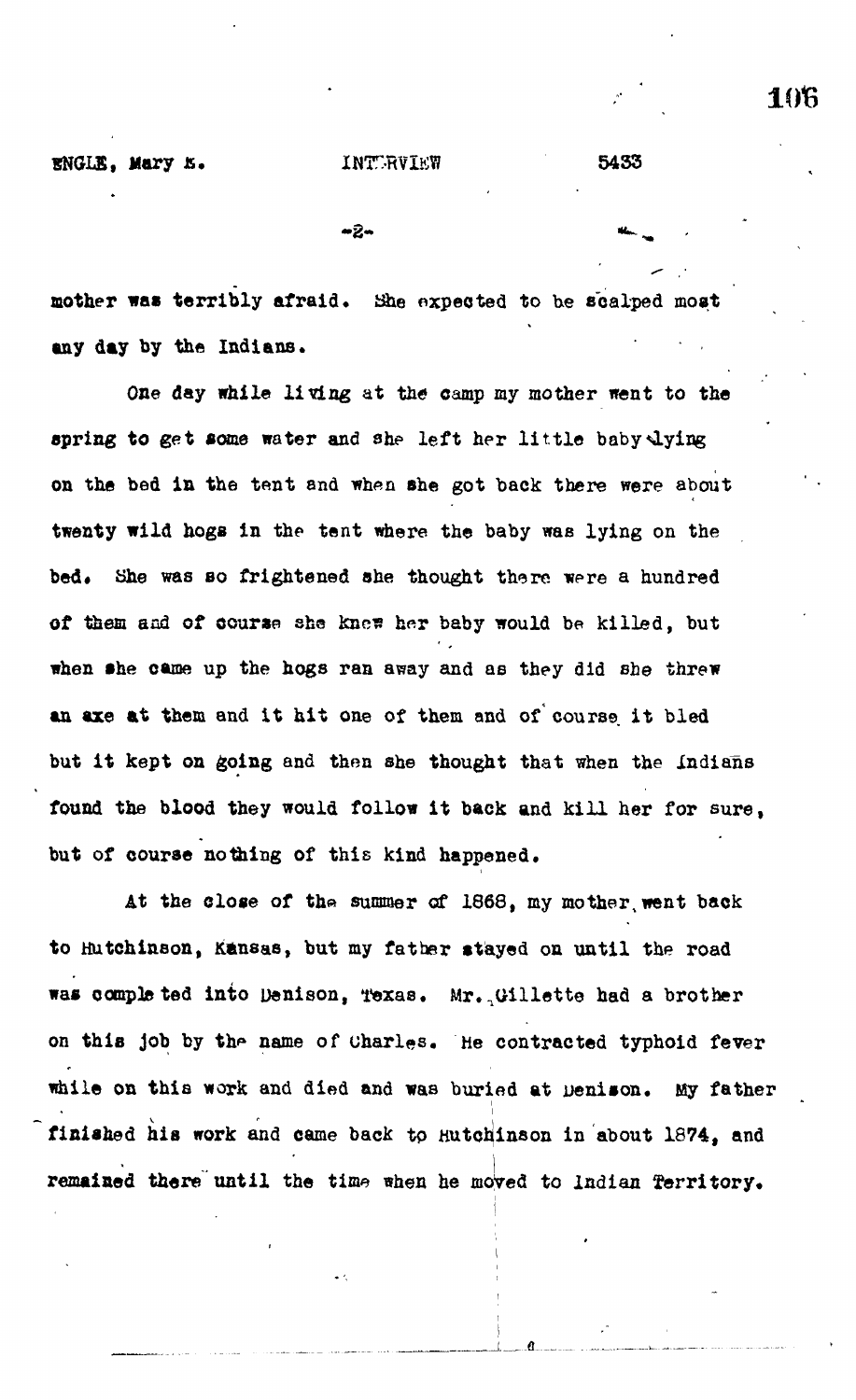FNGLE, MARY E.

### INTERVIEW

-3-

5433

After my father came back to Hutchinson he entered the grocery business and while conducting his business he studied law; later he moved to Kingman, Kingman County, Kansas, and there he passed the bar examination and was admitted to the bar in 1879. While living at Kingman he was elected and served both in the House of Representatives and the Senate, serving in these capacities for twelve or fifteen years. While in the Senate, charles Curtis was his page boy, and of course Charles Curtis later became Vice-President of the United States.

My father later became attorney for Charlie Colcord of Kansas and his work with him involved legal matters both in Kansas and Indian territory. Mr. Colcord later moved to Indian Territory and considerable hittory has been written about him.

My father formed the bill that was passed into law that broke up the Beef Trust in Kansas and was the Chairman bf the Anti-Beef Trust convention of States at St. Louis. This was in 1889.

My father's first trip into ludian Territory was in 1892. He came to Kingfisher to represent W. D. rosse't in regard to some lots in the townsite of this town. His second trip was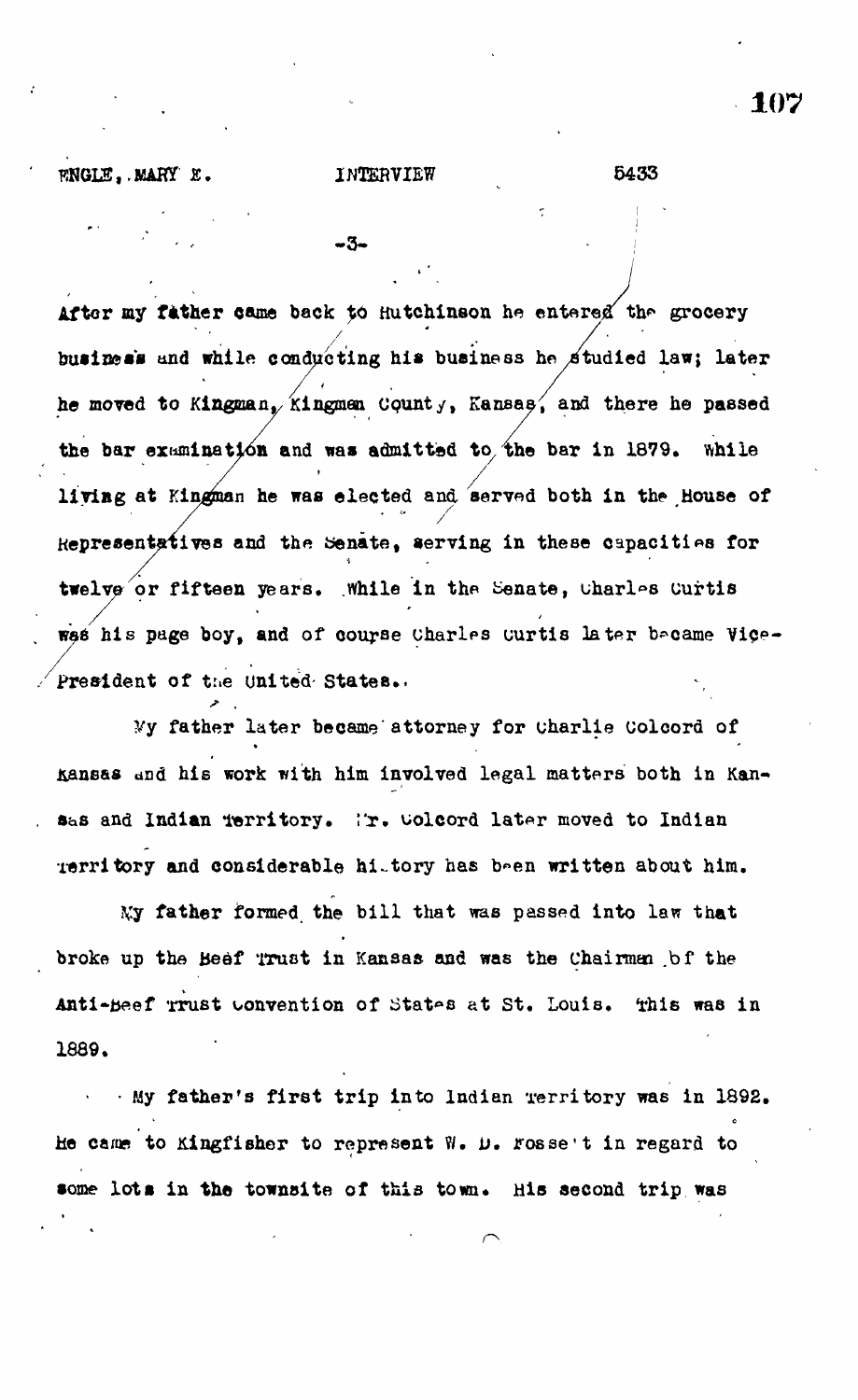-4

made in 1893 at which time he filed on some land in Canadian County. They of course had to live on the land to prove up their claim. He later moved back to  $T1$  Heno and wis living there when Theodore Roosevelt, then president of the united States, appointed him to rederal Judgeship at the towns of Hobart, Anadarko, and Lawton. This was about 1901 and he served about seven years on the Federal bonch or until statehood. One of the decisions he made while on the bench at Lawton was to destroy all the whiskey and saloon equipment in Lawton and to clean up the town. They called this the twenty thousand dollar fire as that is what they set the figure at as the cost of the property destroyed. We lived in Anadarko during the time my father was rederal Judge; after that time we moved back to *Hi* Reno. This was about 1901. My father died in Kl.Reno in 1929, and mother in 1932.

My father always spelled his last name uillett before he was appointed to Federal Judge, but when President Roosevelt appointed him he spelled his name uillette in his appointment so my father always spelled it that way from then on.

My father's brother, Guy Gillette, .was Postmaster at Hennessey,

 $\epsilon$